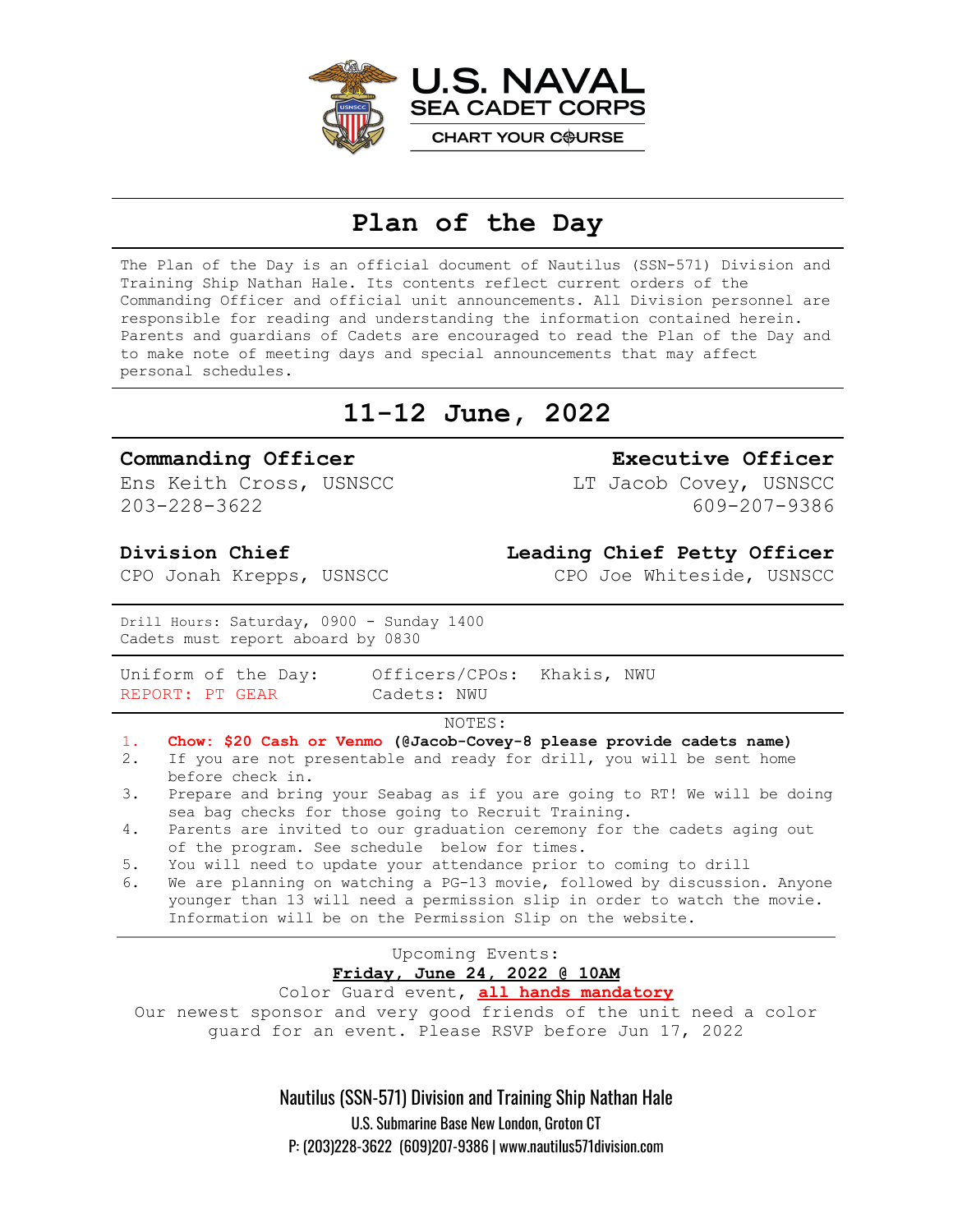

### **Drill Routine Saturday, Jun 11, 2022**

| 0730 | Adult and Cadet staff Meeting | CO/XO         |
|------|-------------------------------|---------------|
| 0830 | Cadet Arrival                 | CPO Krepps    |
| 0900 | Quarters                      | CPO Krepps    |
| 0915 | Depart for fields             | CPO Krepps    |
| 0930 | PRT                           | Inst Roderick |
| 1100 | Depart for Nautilus Spaces    | CPO Krepps    |
| 1115 | Change to NWU and Sweepers    | CPO Krepps    |
| 1145 | Depart for Chow               | CPO Krepps    |
| 1200 | Chow                          | CPO Krepps    |
| 1245 | Depart for Nautilus Spaces    | CPO Krepps    |
| 1300 | Sexual Harassment Traiing     | CO/XO         |
| 1400 | Mill Drill - ALL HANDS -      | CPO Krepps    |
| 1500 | Classroom Training            | TBD           |
| 1600 | Summer Brief                  | CO/XO         |
| 1645 | Depart for Chow               | CPO Krepps    |
| 1700 | Chow                          | CPO Krepps    |
| 1800 | Depart for Nautilus spaces    | CPO Krepps    |
| 1815 | Film                          | CPO Krepps    |
| 2015 | Film reaction                 | CO/XO         |
| 2030 | Free Time                     | CPO Krepps    |
| 2200 | Taps                          | CPO Krepps    |

Nautilus (SSN-571) Division and Training Ship Nathan Hale U.S. Submarine Base New London, Groton CT P: (203)228-3622 (609)207-9386 | www.nautilus571division.com